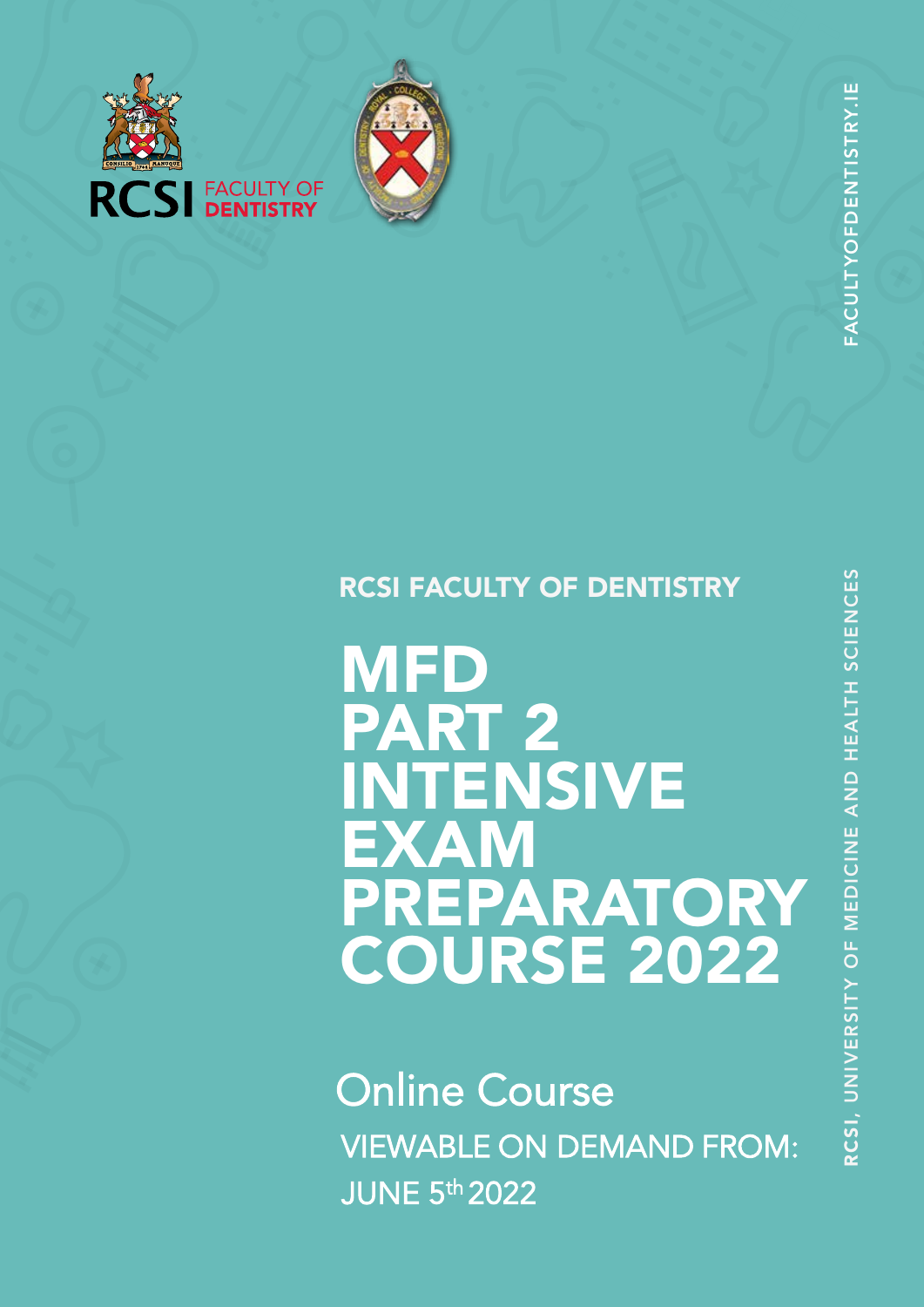# VIEWABLE ON DEMAND FROM <mark>JUNE</mark> 5<sup>th</sup> 2022

This preparatory course is specifically for the MFD 2 exams taking place between June 2022 - December 2022.

| 1.  | Welcome/Exam Format    | Professor Albert Leung, Dean |
|-----|------------------------|------------------------------|
| 2.  | Anatomy                | Professor Chris Lynch        |
| 3.  | Oral Medicine          | Dr. Richael Ni Riordan       |
| 4.  | Oral Surgery           | Dr. Kate Farrell             |
| 5.  | <b>Medical Aspects</b> | Dr. Patricia O'Connor        |
| 6.  | Ethical/Legal Issues   | Prof. Albert Leung           |
| 7.  | Radiology              | Dr. Andrew Bolas             |
| 8.  | Paediatric Dentistry   | Dr. John Walsh               |
| 9.  | Orthodontics           | Dr. Joe Hennessey            |
| 10. | Endodontics            | Dr. Pat Cleary               |
| 11. | Periodontics           | Dr. PJ Byrne                 |
| 12. | Prosthetics            | Dr. Eddie Cotter             |
| 13. | <b>Special Needs</b>   | Dr. Grace Kelly              |

# REGISTRATION FEE: €550\*

\*Access to the course is available to paid registrants for 7 days following purchase.

To register please visit the Faculty website for details www.facultyofdentistry.ie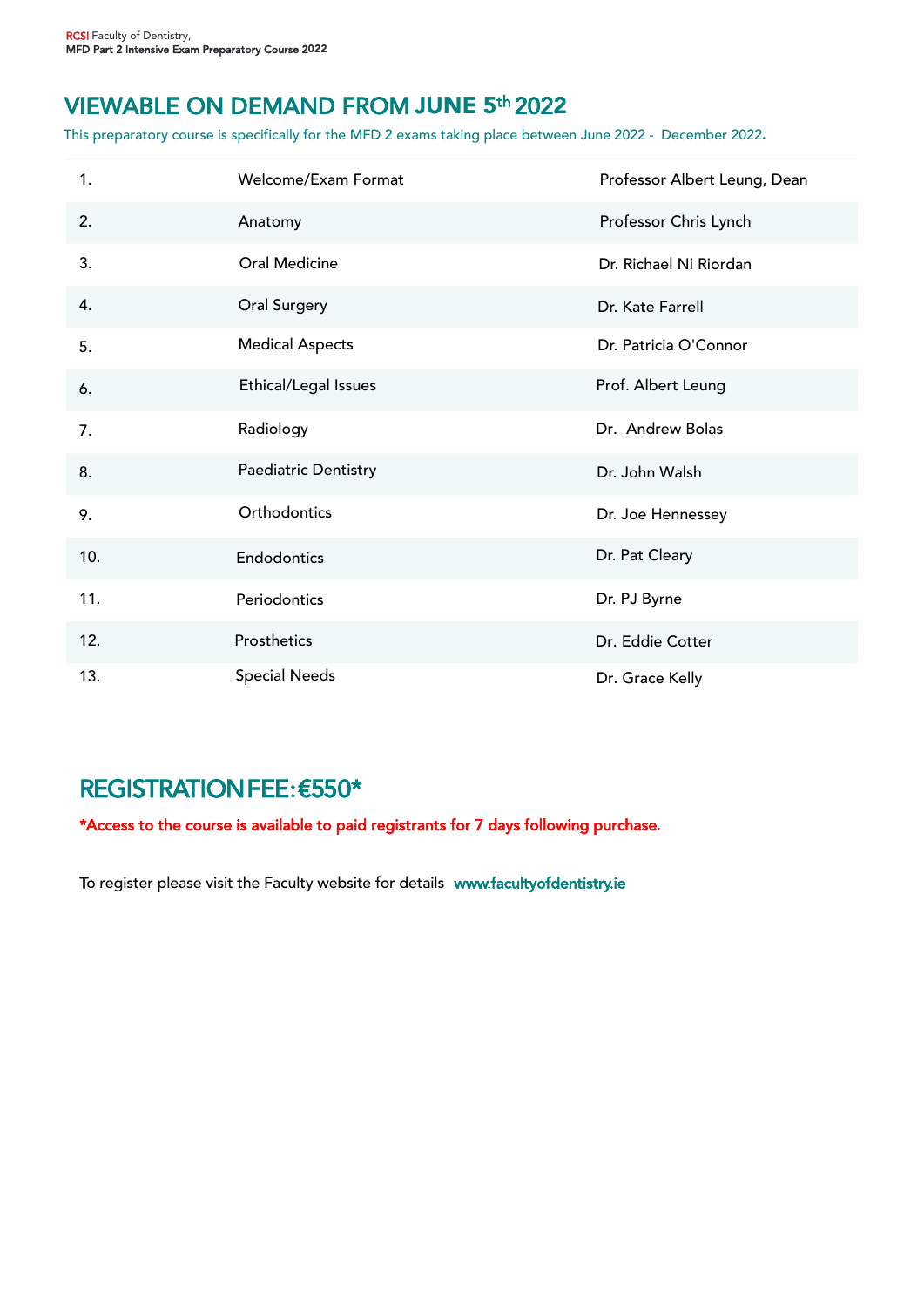# SPEAKERS BIOS

# Professor Albert Leung, Dean

Professor Albert Leung is Professor of Dental Education and Head of the Department of Continuing Professional Development at University College London Eastman Dental Institute, where he is also Director of the MSc in Restorative Dental Practice Programme. A previous recipient of the Award of Excellence in Dental Education from the Association for Dental Education in Europe (ADEE), Professor Leung commenced his term as Dean of the Faculty in February 2020, having previously served as Vice Dean from 2017 – 2019.

#### Professor Chris Lynch

Professor Chris Lynch is a Board Member of the Faculty of Dentistry. He was Vice Dean of the Faculty of Dentistry from 2019 – 2021. Professor Lynch is Editor-in-Chief of Journal of Dentistry. A previous recipient of the Award of Excellence in Dental Education from the Association for Dental Education in Europe (ADEE), Professor Lynch was awarded a Senior Doctorate (DDSc) from Cardiff University in 2019 and a Principal Fellowship from the Higher Education Academy (PFHEA) in the same year. In 2020, Professor Lynch was awarded one of Ireland's inaugural Learning & Teaching Research Fellowships.

# Dr. Richeal Ni Riordain

Dr. Richeal Ni Riordain is a Consultant/ Senior Lecturer in Oral Medicine in Cork University Dental School and Hospital, Honorary Associate Professor of Oral Medicine in UCL Eastman Dental Institute London and Health Education England's Regional Academic and Research Advisor for London, Kent, Surrey and Sussex. She has worked both in medicine and dentistry and her research interests include patient reported outcomes and educational research with an MA in Higher Education and a PhD in Oral Medicine.

# Dr. Kate Farrell

Dr. Farrell graduated in 2008 from the DDUH and spent her first two years of her career working as a house officer there. Following 2 years as a reg in maxillofacial surgery she returned to the DDUH and completed a clinical doctorate in oral surgery in 2015. Since then she has been working in Crumlin children's hospital and private practice.

#### Dr. Patricia O'Connor

Dr. Patricia O'Connor is a Consultant Physician in Internal Medicine and Clinical Senior Lecturer in Clinical Pharmacology and Therapeutics in St James Hospital and Trinity College Dublin. Her areas of special interest is Cardiovascular disease prevention with a particular interest in management of Lipid disorders and Hypertension.

# Dr. Andrew Bolas

Dr. Bolas qualified BDS Queens University 1991, FFDRCSI Oral Surgery 1994 FDSRCS(Ed) Oral Surgery and Oral medicine 1995 MSc Dental Radiology Kings College, London 2000. HSE Principal Dental Surgeon Sligo/Leitrim. Lecturer in Dental Radiology Dublin Dental University Hospital.

# Dr. John Walsh

Dr. John Walsh was Dean of the Faculty of Dentistry, RCSI from 2014 -2017. Currently he is Director of the Paediatric Specialist Program in Qatar. He is a dual specialist in both Paediatric Dentistry and Orthodontics. He has lectured extensively at home and abroad in the areas of both Paediatric Dentistry and Orthodontics.

# Dr. Joe Hennessy

Dr. Hennessy qualified with a First Class honours degree from Trinity College in 2008. He worked as a general dentist, junior house officer, senior house officer and community dentist, in Ireland and the UK, prior to returning to Trinity to complete a three-year doctorate in Orthodontics. He has completed his Membership exams in the Royal College of Surgeons in Edinburgh and Fellowship exams in the Royal College of Surgeons in Ireland. He shares his clinical time between his private orthodontic practice in Dundrum and Harcourt Street while also treating public patients in Dublin's Regional Orthodontic Unit. He is an Orthodontic Supervisor at the Dublin Dental University Hospital, is on the Board of the Dental Faculty of the Royal College of Surgeons in Ireland and the International Journal of Aligner Orthodontics. He has lectured internationally about, and has multiple published research papers on, adolescent and adult orthodontics.

#### Dr. Pat Cleary

Dr. Cleary graduated from Trinity College Dublin in 1981. He runs a practice limited to endodontics in Dublin. Dr. Cleary is a Fellow of the International College of Dentists, Fellow of the American College of Dentists and Fellow of the Faculty of Dentistry RCSI. He has presented at National and International meetings. Dr. Cleary was elected Vice Dean of the Faculty of Dentistry in 2021.

# Dr. PJ Byrne

Dr. Byrne is in referral practice in Dublin in Periodontology, Oral Surgery & Implant Dentistry, and lecturer in Periodontology at Dublin Dental University Hospital, Trinity College since 1991. He lectures widely in Ireland and Internationally. He is a Past Dean of the Faculty of Dentistry RCSI and is President Elect of the Irish Dental Association.

# Dr. Edward Cotter

Dr. Edward Cotter graduated in Dentistry from Trinity College. He received his postgraduate training in Prosthodontics and Maxillofacial Prosthetics and Denal Oncology at the University of Iowa and the University of Texas MD Anderson Cancer Center. He is in practice limited to Prosthodontics, Maxillofacial Prosthetics and Dental Oncology in Dublin.

# Dr. Grace Kelly

Grace qualified from Cork University Dental Hospital and was the first to complete specialist training in Special Care Dentistry in Wales in 2013. She was appointed to her consultant post in special care dentistry in Cardiff. She was awarded her MSc in conscious sedation in 2016 and FFD in 2017. She is the immediate past president of the Irish Society for Disability and Oral Health. She is currently Clinical and Topic Lead in Special Care and Sedation in Cardiff University School of Dentistry, board member of the Faculty of Dentistry (RCSI) and a member of the Specialist Advisory Committee for special care dentistry.